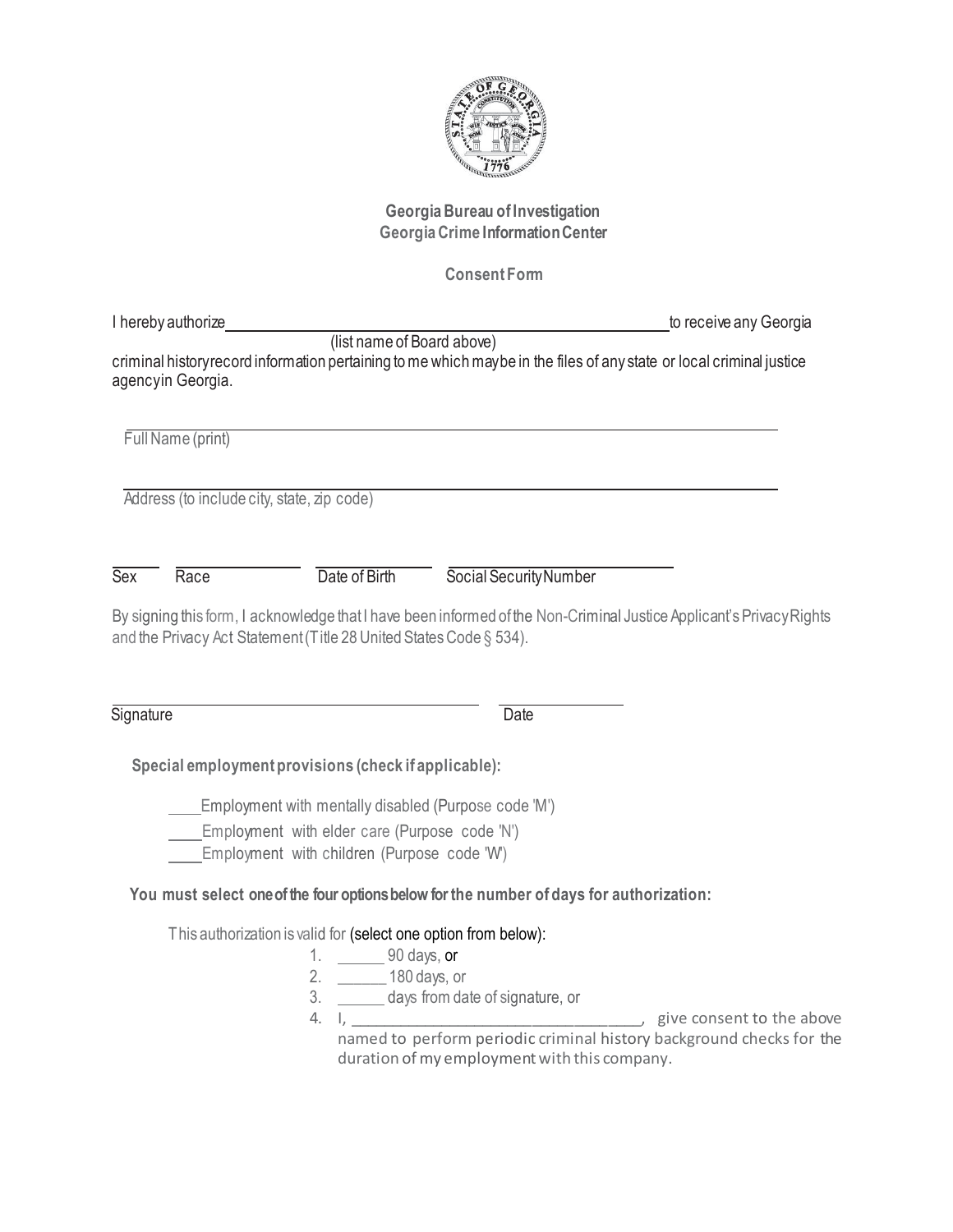#### Attachment A

### NON-CRIMINAL JUSTICEAPPLICANT'SPRIVACY RIGHTS

As an applicant that is the subject of a Georgia only or a Georgia and Federal Bureau of Investigation (FBI) national fingerprint/biometric-based criminal history record check for a non-criminal justice purpose (such as an application for a job or license, immigration or naturalization, security clearance, or adoption), you have certain rights which are discussed below.

You mustbe providedwritten notification that your fingerprints/biometricswill be used to check the criminal history recordsmaintained by the GeorgiaCrime Information Center(GCIC) and the FBI, when a federal record check is so authorized.

If your fingerprints/biometrics are used to conduct a FBI national criminal history check, you are provided a copy of the Privacy Act Statement that would normallyappear on the FBI fingerprint card. If you have a criminal history record, the agencymaking a determination of your suitabilityfor the job, license, or other benefit must provide you the opportunity to complete or challenge the accuracy of the information in the record.

The agencymustadvise you of the procedures for changing, correcting, or updating your criminal history record as set forth in Title 28, Code of Federal Regulations (CFR), and Section 16.34. If you have a Georgia or FBI criminal historyrecord, you should be afforded a reasonable amount of time to correct or complete the record (or decline to do so) before the agency denies you the job, license or other benefitbased on information in the criminal historyrecord.

In the event an adverse employmentor licensing decision ismade, you must be informed ofall information pertinent to that decision to include the contents of the record and the effect the record had upon the decision. Failure to provide all such information to the person subject to the adverse decision shall be a misdemeanor [O.C.G.A. § 35-3-34(b) and §35-3- 35(b)].

You have the right to expect the agency receiving the results of the criminal history record check will use it only for authorized purposes and will not retain or disseminate itin violation of state and/or federal statute, regulation or executive order, or rule, procedure or standard established by the National Crime Prevention and Privacy CompactCouncil.

If the employment/licensing agency policy permits, the agency mayprovide you with a copy of your Georgia or FBI criminal history record for review and possible challenge. If agency policydoes not permitit to provide you a copy of the record, information regarding how to obtain a copy of your Georgia, FBIor other state criminal history may be obtained at the GBI web[site \(http://gbi.georgia.gov/obtaining-criminal-history](http://gbi.georgia.gov/obtaining-criminal-history-)record-information).

If you decide to challenge the accuracyor completeness of your Georgia or FBI criminal history record, you should send your challenge to the agency that contributed the questioned information. Alternatively, you may send your challenge directlyto GCIC provided the disputed arrest occurred in Georgia. Instructions to dispute the accuracyof your criminal historycan be obtained at the GBI webs[ite \(http://gbi.georgia.gov/obtaining](http://gbi.georgia.gov/obtaining-)criminal-history-record-information).